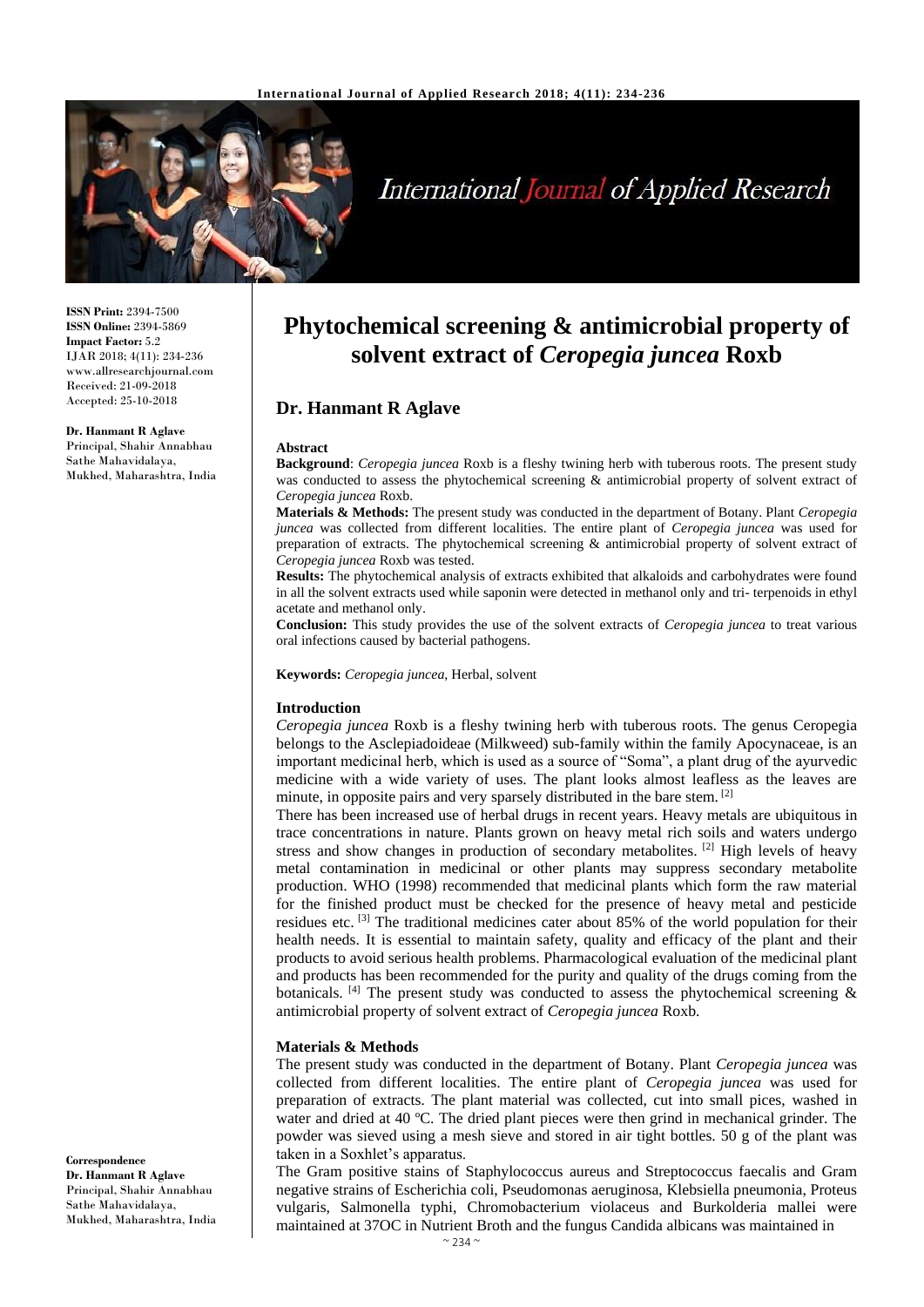Potato dextrose agar medium until the preparation of inoculum.

All the test bacterial species were maintained in nutrient agar media. Fungal colonies were harvested from 9-10 day old cultures, which were maintained on potato dextrose agar (PDA) medium.

The qualitative phytochemical analyses were carried out following the Indian pharmacopoeia and the methods described by Harborne (1973). The three different solvent extracts obtained by successive solvent extraction were tested separately for the presence of various phytoconstituents namely alkaloids, amino acids, carbohydrates, fats and fixed oils. The MIC values of the plant extracts were determined against the selected test organisms using the methods as described by National Committee for Chemical Laboratory Standard (1993). The antimicrobial activity was determined by using the agar disc diffusion method. Results were tabulated and subjected to statistical analysis. P value less than 0.05 was considered significant.

#### **Results**

| <b>Table I:</b> Phytochemical screening of crude solvent extracts of |  |
|----------------------------------------------------------------------|--|
| Ceropegia juncea                                                     |  |

| Solvents used Alkaloids Carbohydrate Saponins Tri-terpenoids |  |  |
|--------------------------------------------------------------|--|--|
| Petroleum ether                                              |  |  |
| Chloroform                                                   |  |  |
| Ethyl acetate                                                |  |  |
| Methanol                                                     |  |  |

Table I shows that the phytochemical analysis of extracts exhibited that alkaloids and carbohydrates were found in all the solvent extracts used while saponin were detected in methanol only and tri- terpenoids in ethyl acetate and methanol only.

**Table 2:** Antimicrobial activity of crude solvent extracts of *Ceropegia juncea*

| <b>Microorganisms</b>  | <b>Petroleum ether</b> | Chloroform | <b>Ethyl acetate</b> | <b>Methanol</b> | P value |
|------------------------|------------------------|------------|----------------------|-----------------|---------|
| Staphylococcus aureus  | 0.32                   | 0.45       | 0.61                 | 0.95            | 0.01    |
| Streptococcus faecalis | 0.0                    | 0.31       | 0.91                 | 0.0             | 0.02    |
| Escherichia coli       | 0.43                   | 0.56       | 0.81                 | 16.2            | 0.05    |
| Pseudomonas aeruginosa | 3.12                   | 2.45       | 16.2                 | 17.1            | 0.01    |
| Klebsiella pneumonia   | 1.12                   | 4.01       | 5.14                 | 16.8            | 0.03    |
| Candida albicans       | 2.14                   | 1.18       | 3.23                 | 6.47            | 0.04    |

Table II, graph I shows that maximum zone of inhibition was found in methanol against Staphylococcus aureus, Ethyl acetate against Streptococcus faecalis, methanol against E.

coli, methanol against Pseudomonas aeruginosa, methanol against Klebsiella pneumonia and methanol against Candida Albicans. The difference was significant (*P<* 0.05).



**Fig 1:** Antimicrobial activity

#### **Discussion**

Management and treatment of diseases has attracted many researchers to exploit plants as they are rich sources of primary and secondary metabolic products that show remarkable biological activities. [5] The potential bioactive compounds are source for drug discovery. Natural products had been indispensably used by many cultures and traditions for thousands of years. Plant and their derived products are always an exemplary source of drugs to treat various diseases. [6] According to world health organization (WHO), about three-quarters of the world population rely upon traditional remedies (manily herbs) for their health care. The secondary metabolites show variety of structural arrangements and properties4. Bioactive compounds are

used for curing various human diseases and also play an important role in healing. Phytochemicals naturally occur in various plant parts and are involved in strengthening defense mechanism against various pathogens. [7] The present study was conducted to assess the antimicrobial property of solvent extract of *Ceropegia juncea* Roxb.

In this study, the phytochemical analysis of extracts exhibited that alkaloids and carbohydrates were found in all the solvent extracts used while saponin were detected in methanol only and tri- terpenoids in ethyl acetate and methanol only. The solvents used for preparation of crude extracts of *Ceropegia juncea* exhibited maximum extractive value in methanol**.** In earlier studies, the high extractive value of methanol for woody stem extract of Wrightia